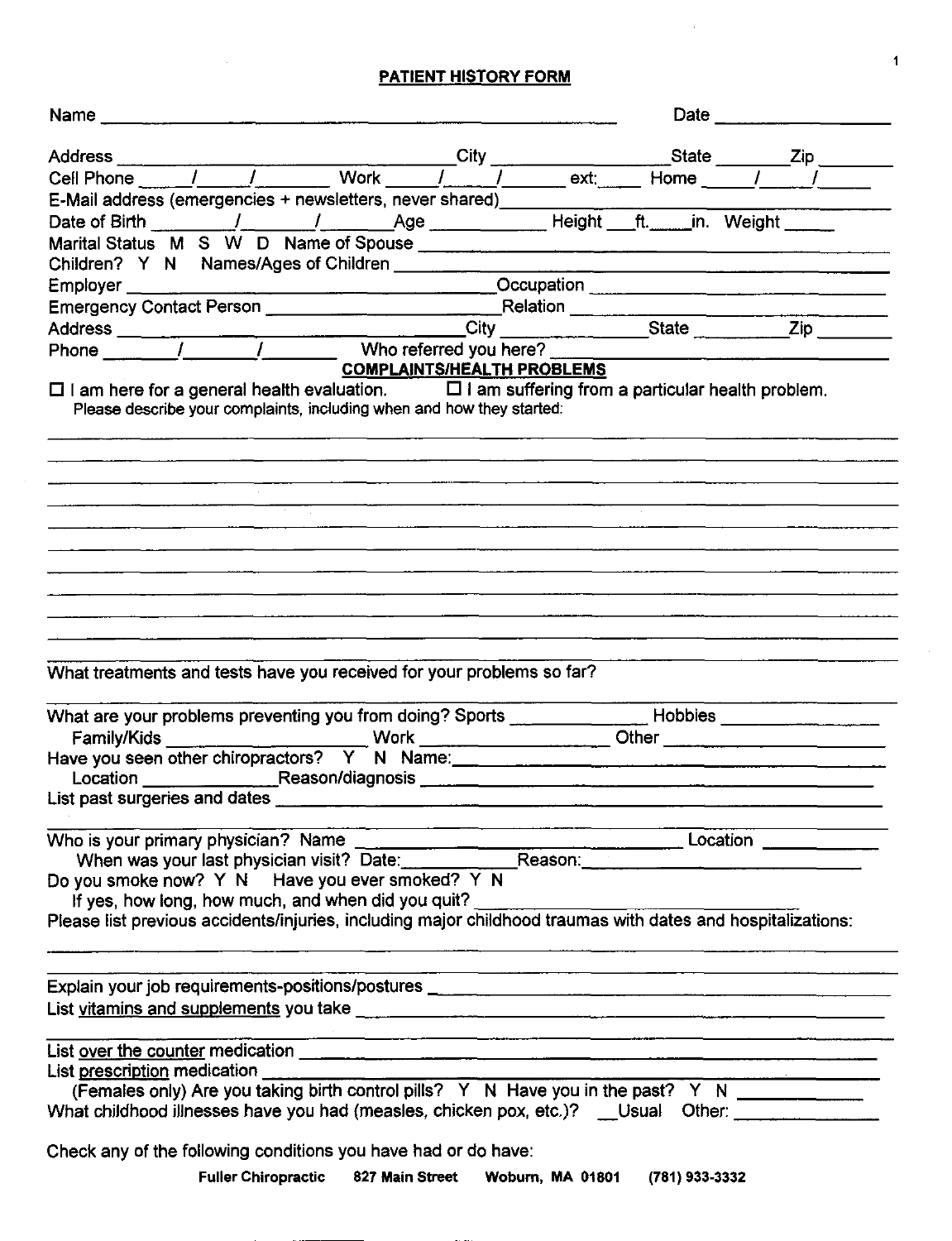|                                                                                                                                                                                                                                                                                                                                                                                                   | UUB.                                                                                                                                                                                                |
|---------------------------------------------------------------------------------------------------------------------------------------------------------------------------------------------------------------------------------------------------------------------------------------------------------------------------------------------------------------------------------------------------|-----------------------------------------------------------------------------------------------------------------------------------------------------------------------------------------------------|
| Allergies __ Drug Allergies __ Eczema<br><b>Sinus Problems</b><br><b>Other Skin Problems</b><br>Asthma<br>Headaches<br>Anemia<br>__ Migraines<br>Arthritis<br><b>Heart Disease</b><br>Cancer<br><b>Heart Attack</b><br>Depression<br><b>Menstrual Problems</b><br><b>Diabetes</b><br>— Multiple Sclerosis<br>__ Digestive Problems<br>Stroke<br><b>Drug Abuse/Addiction</b><br>__ Weight Problems | Neck Pain<br>Mid Back Pain<br>Low Back Pain<br>Shoulder Pain<br>R<br>Elbow Pain<br>R<br>Hand Pain<br>L R<br>$\_$ Hip Pain $\_$<br>L R<br>__ Leg Pain<br>L R<br>Knee Pain<br>L R<br>Foot Pain<br>L R |
| _Alcoholism                                                                                                                                                                                                                                                                                                                                                                                       |                                                                                                                                                                                                     |
| __ Ringing in Ears                                                                                                                                                                                                                                                                                                                                                                                | Carpal Tunnel L R                                                                                                                                                                                   |
| Stress                                                                                                                                                                                                                                                                                                                                                                                            |                                                                                                                                                                                                     |
| Are your parents alive? Y N If alive, what is their state of health? _______________________________                                                                                                                                                                                                                                                                                              |                                                                                                                                                                                                     |
|                                                                                                                                                                                                                                                                                                                                                                                                   |                                                                                                                                                                                                     |
| Siblings, ages, and health:                                                                                                                                                                                                                                                                                                                                                                       |                                                                                                                                                                                                     |
| □ Yes □No Any personality/emotional changes? If so, what?                                                                                                                                                                                                                                                                                                                                         |                                                                                                                                                                                                     |
| □ Yes □No Any changes to your sense of smell?                                                                                                                                                                                                                                                                                                                                                     |                                                                                                                                                                                                     |
| $\square$ Yes $\square$ No $\square$ o you see spots or any disturbances to your vision?                                                                                                                                                                                                                                                                                                          |                                                                                                                                                                                                     |
| □ Yes □No Does your heart feel like it races?                                                                                                                                                                                                                                                                                                                                                     |                                                                                                                                                                                                     |
| [ Yes CINo Any changes in bowel/bladder function? If so, what?                                                                                                                                                                                                                                                                                                                                    |                                                                                                                                                                                                     |
|                                                                                                                                                                                                                                                                                                                                                                                                   |                                                                                                                                                                                                     |
| □ Yes □No Have you noticed any short or long-term memory changes?                                                                                                                                                                                                                                                                                                                                 |                                                                                                                                                                                                     |
| □ Yes □No Any changes in your energy level such as fatigue?                                                                                                                                                                                                                                                                                                                                       |                                                                                                                                                                                                     |
| $\Box$ Yes $\Box$ No Do you have any muscle twitches?                                                                                                                                                                                                                                                                                                                                             |                                                                                                                                                                                                     |
| □ Yes □No Do you exercise regularly? If so, what kind of exercise?                                                                                                                                                                                                                                                                                                                                |                                                                                                                                                                                                     |
| Are you a healthy eater? Y N An unhealthy eater? Y N Somewhere in-between? Y N                                                                                                                                                                                                                                                                                                                    |                                                                                                                                                                                                     |
| Can you eat anything you want? Y N If not, what do you avoid?                                                                                                                                                                                                                                                                                                                                     |                                                                                                                                                                                                     |
| Do you drink regular soda? Y N Diet soda/drinks? Y N If yes, how many/day?                                                                                                                                                                                                                                                                                                                        |                                                                                                                                                                                                     |
| Do you consume caffeine (coffee, soda, tea)? Y N If so, how much?                                                                                                                                                                                                                                                                                                                                 |                                                                                                                                                                                                     |
|                                                                                                                                                                                                                                                                                                                                                                                                   |                                                                                                                                                                                                     |
|                                                                                                                                                                                                                                                                                                                                                                                                   |                                                                                                                                                                                                     |

**DOD** 

### CONSENT TO TREATMENT AUTHORIZATION

By my signature below, I certify that the above information is correct. I authorize Fuller Chiropractic, P.C. to pertorm an examination, take x-rays if necessary, and administer chiropractic treatment. I authorize Fuller Chiropractic to contact other health care providers I have to coordinate my care, and to release information to my other providers for coordination of care, and to release my health information for insurance reimbursement purposes.

| Patient Signature (X) | ----- | Date |
|-----------------------|-------|------|
|-----------------------|-------|------|

Patient name printed

2

## INSURANCE ASSIGNMENT AND INSTRUCTION FOR DIRECT PAYMENT TO DOCTOR

| I hereby instruct and direct                                                                                                                                                                                                         | Insurance Company to make payment directly |
|--------------------------------------------------------------------------------------------------------------------------------------------------------------------------------------------------------------------------------------|--------------------------------------------|
| to: FULLER CHIROPRACTIC, 827 Main Street, Woburn, MA 01801, the professional or chiropractic benefits allowable,                                                                                                                     |                                            |
| and otherwise payable to me under my current insurance policy as payment toward the total charges for professional                                                                                                                   |                                            |
| services rendered. THIS IS A DIRECT ASSIGNMENT OF MY RIGHTS AND BENEFITS UNDER THIS POLICY. This                                                                                                                                     |                                            |
| payment will not exceed my indebtedness to the above-mentioned assignee, and I have agreed to pay, in a current                                                                                                                      |                                            |
| manner, any balance of said professional service charges over and above this insurance payment.                                                                                                                                      |                                            |
| A photocopy of this Assignment shall be considered as effective and valid as the original dated at Woburn,                                                                                                                           |                                            |
| Massachusetts this <b>container that the container of the container of the contact of the contact of the contact of the contact of the contact of the contact of the contact of the contact of the contact of the contact of the</b> | 20                                         |
| Patient Signature (X) ______                                                                                                                                                                                                         |                                            |
| By my signature below, I understand that if my health insurance denies the charges, I am responsible for payment of my bill.                                                                                                         |                                            |
|                                                                                                                                                                                                                                      |                                            |

Patient Signature (X)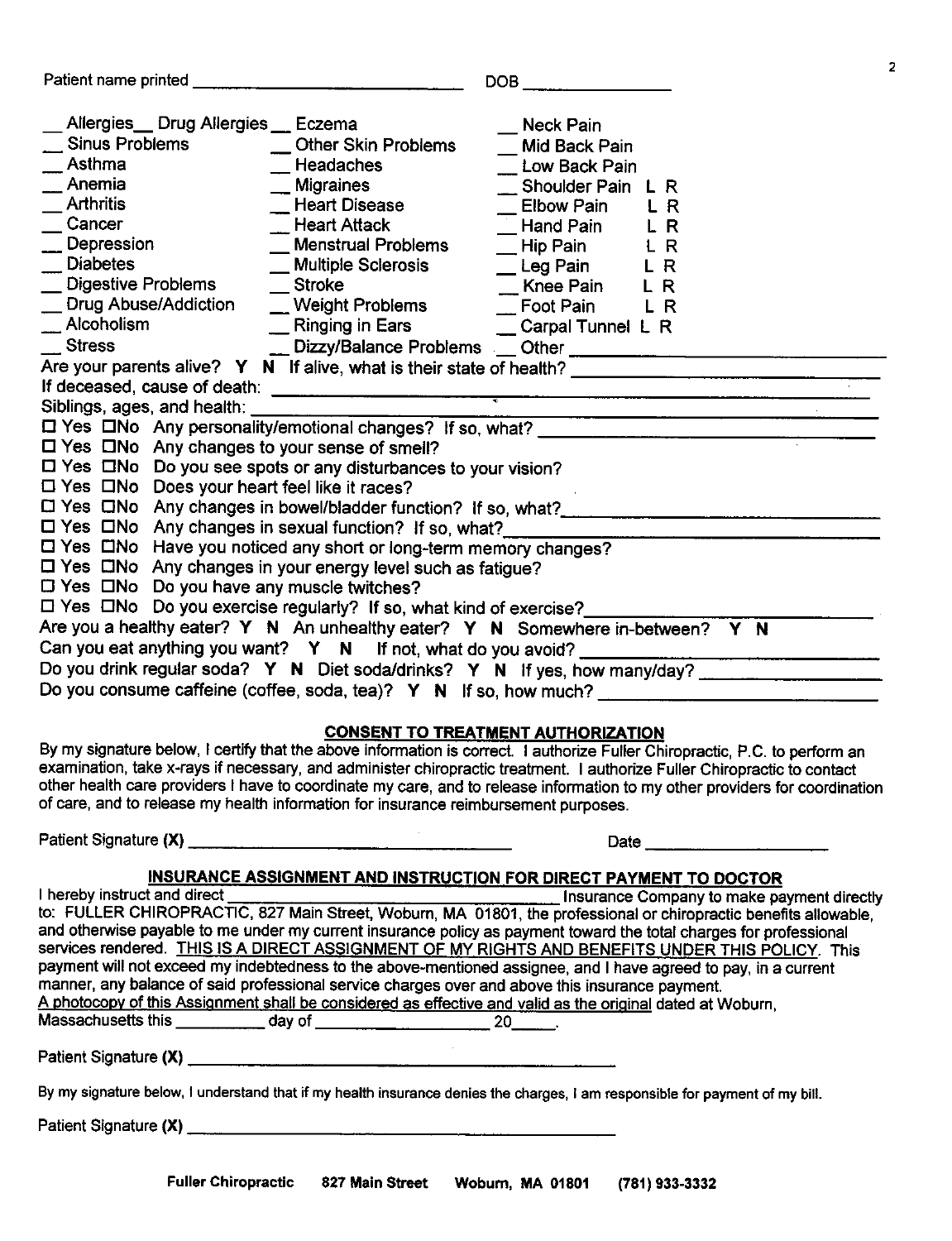| Patient name printed<br>. | DOB |
|---------------------------|-----|
|---------------------------|-----|

# PRIVACY NOTICE ACKNOWLEDGEMENT

| We are very concerned with protecting your privacy, especially in matters that concern your personal health information.<br>In accordance with the Health Insurance Portability and Accountability Act of 1996 (HIPAA), we are required to supply you<br>with a copy of our privacy policies and procedures. We encourage you to read this document carefully, for it outlines the<br>use and limitations of the disclosure of your health information and your rights as a patient. If you ever have any questions<br>or concerns regarding the use or dissemination of your personal health information, we would be happy to address them. I<br>acknowledge that I have been offered a copy of Fuller Chiropractic, P.C.'s Notice of Privacy Practices for Protected<br>Health Information, and I have been told that a copy is available at the front desk at any time. |
|-----------------------------------------------------------------------------------------------------------------------------------------------------------------------------------------------------------------------------------------------------------------------------------------------------------------------------------------------------------------------------------------------------------------------------------------------------------------------------------------------------------------------------------------------------------------------------------------------------------------------------------------------------------------------------------------------------------------------------------------------------------------------------------------------------------------------------------------------------------------------------|
|                                                                                                                                                                                                                                                                                                                                                                                                                                                                                                                                                                                                                                                                                                                                                                                                                                                                             |
| <b>PATIENT PREGNANCY DISCLAIMER (FEMALES ONLY)</b><br>This certifies that concerns regarding pregnancy and radiation exposure have been explained to my satisfaction. I<br>understand the clinical necessity of having X-rays taken at this time and grant permission for this procedure. In so doing, I<br>release the doctor/clinic from responsibility for potential damage arising from this procedure. At the present time,<br>I am sure that I am not pregnant<br>It is possible that I could be pregnant<br>Lam pregnant                                                                                                                                                                                                                                                                                                                                             |
|                                                                                                                                                                                                                                                                                                                                                                                                                                                                                                                                                                                                                                                                                                                                                                                                                                                                             |
| always be applied for protection of the patient and possibly the fetus.                                                                                                                                                                                                                                                                                                                                                                                                                                                                                                                                                                                                                                                                                                                                                                                                     |
|                                                                                                                                                                                                                                                                                                                                                                                                                                                                                                                                                                                                                                                                                                                                                                                                                                                                             |
|                                                                                                                                                                                                                                                                                                                                                                                                                                                                                                                                                                                                                                                                                                                                                                                                                                                                             |
|                                                                                                                                                                                                                                                                                                                                                                                                                                                                                                                                                                                                                                                                                                                                                                                                                                                                             |
|                                                                                                                                                                                                                                                                                                                                                                                                                                                                                                                                                                                                                                                                                                                                                                                                                                                                             |
|                                                                                                                                                                                                                                                                                                                                                                                                                                                                                                                                                                                                                                                                                                                                                                                                                                                                             |
|                                                                                                                                                                                                                                                                                                                                                                                                                                                                                                                                                                                                                                                                                                                                                                                                                                                                             |
|                                                                                                                                                                                                                                                                                                                                                                                                                                                                                                                                                                                                                                                                                                                                                                                                                                                                             |
|                                                                                                                                                                                                                                                                                                                                                                                                                                                                                                                                                                                                                                                                                                                                                                                                                                                                             |
|                                                                                                                                                                                                                                                                                                                                                                                                                                                                                                                                                                                                                                                                                                                                                                                                                                                                             |
|                                                                                                                                                                                                                                                                                                                                                                                                                                                                                                                                                                                                                                                                                                                                                                                                                                                                             |
|                                                                                                                                                                                                                                                                                                                                                                                                                                                                                                                                                                                                                                                                                                                                                                                                                                                                             |
|                                                                                                                                                                                                                                                                                                                                                                                                                                                                                                                                                                                                                                                                                                                                                                                                                                                                             |
|                                                                                                                                                                                                                                                                                                                                                                                                                                                                                                                                                                                                                                                                                                                                                                                                                                                                             |
|                                                                                                                                                                                                                                                                                                                                                                                                                                                                                                                                                                                                                                                                                                                                                                                                                                                                             |

3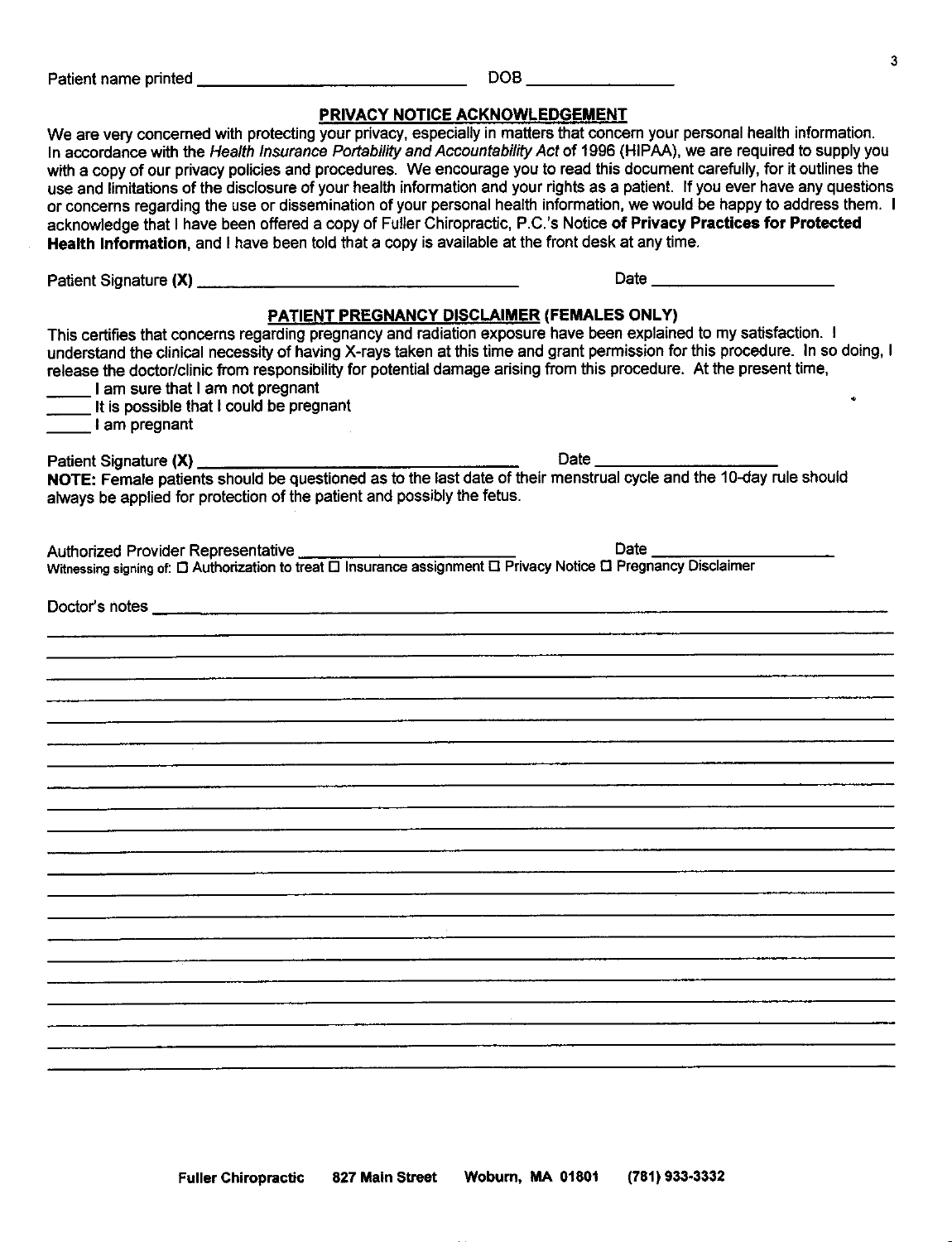PAIN DIAGRAM DOB

| $B = B \cup RN$ $D = D \cup LL$ $P A IN$ $N = NUMBNESS$<br>$P =$ SHARP PAIN $S =$ STIFFNESS $T =$ PINS/NEEDLES/ $Q =$ OTHER<br><b>TINGLING</b><br>$\sigma_{\rm{max}}=2.5$<br>Ł<br>┙<br>$\mathbf{r}$ |                                                                                                                       |  |  | Date: ________________ |  |
|-----------------------------------------------------------------------------------------------------------------------------------------------------------------------------------------------------|-----------------------------------------------------------------------------------------------------------------------|--|--|------------------------|--|
|                                                                                                                                                                                                     | PLEASE COMPLETE THE FOLLOWING "PAIN DIAGRAM" BY USING LETTERS BELOW TO INDICATE<br>ON THE DIAGRAM YOUR AREAS OF PAIN: |  |  |                        |  |
|                                                                                                                                                                                                     | $A = ACHE$                                                                                                            |  |  |                        |  |
|                                                                                                                                                                                                     |                                                                                                                       |  |  |                        |  |
|                                                                                                                                                                                                     | Patient's Signature: _                                                                                                |  |  |                        |  |

 $\mathcal{L}_{\mathcal{A}}$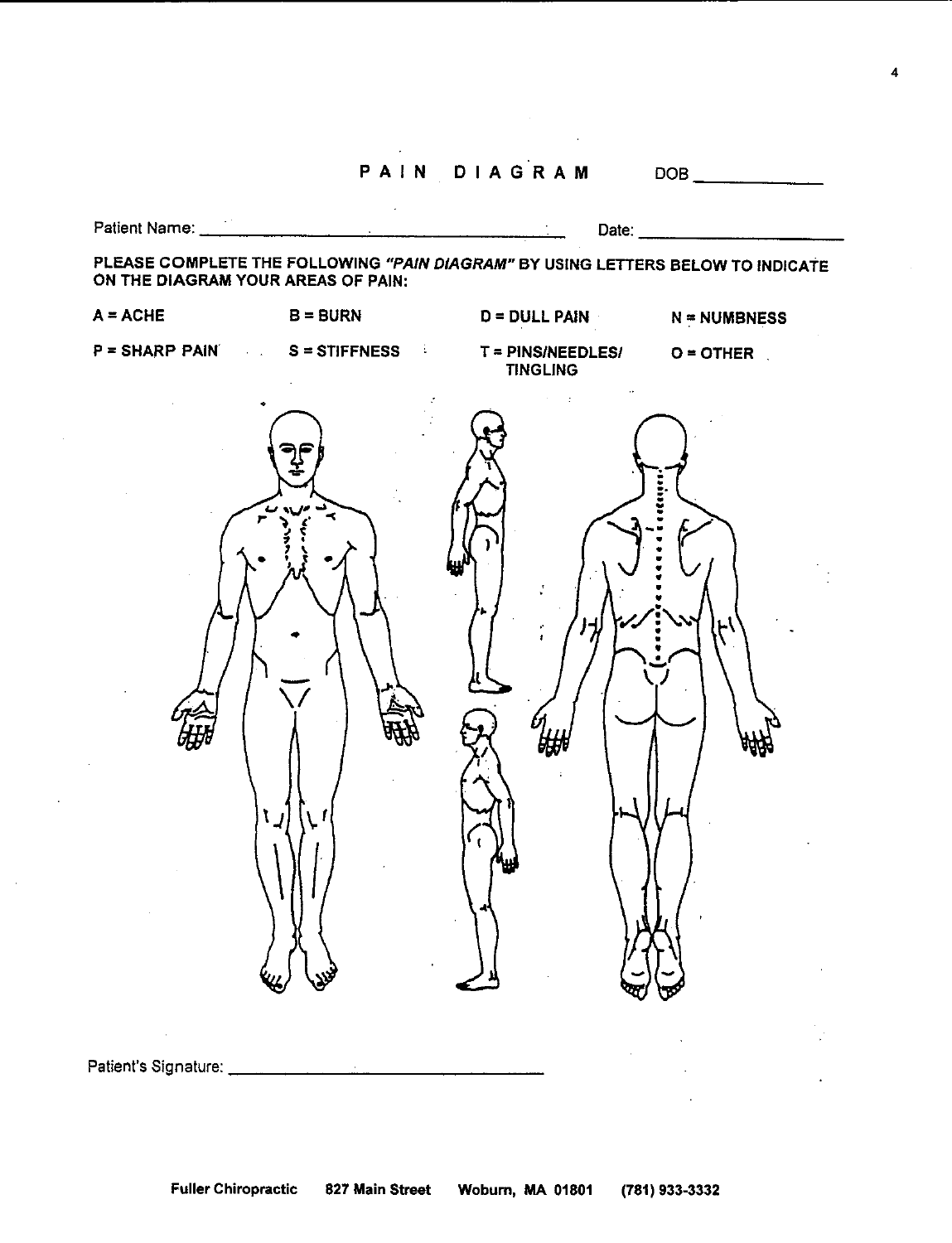Fuller Chiropractic 827 Main St. Woburn, MA 01801 781-933-3332

**Name** 5. Work 4. Travel (driving, etc.) 3. Personal Care (washing, dressing, etc.) 2. Sleeping 1. Pain Intensity plus unlimited extra work restrictions nsual work Can do sdin ano pain on Periect pain, sleep ā Š Š uund š restrictions usual work; Can do long trips **Arow** no extra pain on disturbed PIIM pain; Miid sleep **ApriM** main pilid  $\bar{z}$ **PRIPTED** Signature **Moderately** Can do<br>50% of long trips pain; need disturbed **Cosos** Moderate pain on Moderate Moderate sleep Mork ransn ured short trips pain; need **Moderate** bain on **Moderate** assistance **Greatly Severe** Can do<br>25% of disturbed **Work** rensn some **sleep** ured  $\overline{\phantom{a}}$ short trips **Severe** disturbed Cannot tro und pain; need **Severe** %00I Totally work assistance possible Worst **sleep** und  $\overline{a}$  $\overline{\phantom{a}}$  $\overline{\phantom{a}}$  $\overline{4}$ 10. Standing 9. Walking 8. Lifting 7. Frequency of pain 6. Recreation pain with No pain distance No pain; **several** weight heavy Can do activities med Date atter **E** smou Š  $\mathbf{S}$ Ê after severa Occasional pain after Increased activities 1 mile Increased<br>pain with of the day Increased Can do pours weight most Pain heavy pain; 25% pain after<br>1/2 mile of the day Internatient Increased moderate pain with Increased activities weight Can do pain; some C Institute of Evidence-Based Chiropractic Increased 20% 1 hour after **Tain** ू  $\overline{1}$ N www.chiroevidence.com of the day Total Score. pain after<br>1/4 mile pain with Increased Frequent Increased Increased activities Can do weight after Impd pain;<br>75% a few mou Z/I nghi .<br>اما ್ಷ pain with pain with Increased Increased of the day Constant Increased piw ured walking weight activities **Cannot** standing pain; do any Kuma %00I Kura Ë  $\overline{1}$  $\overline{4}$  $\overline{4}$  $\overline{\phantom{a}}$  $\overline{\phantom{0}}$ 

 $\overline{C}$ 

In order to properly assess your condition, we must understand how much your **neck and/or back problems** have affected your ability to manage everyday activities.

Functional Rating Index<br>For use with Neek and/or Back Problems only.

For each item below, please circle the number which most closely describes your condition right now.